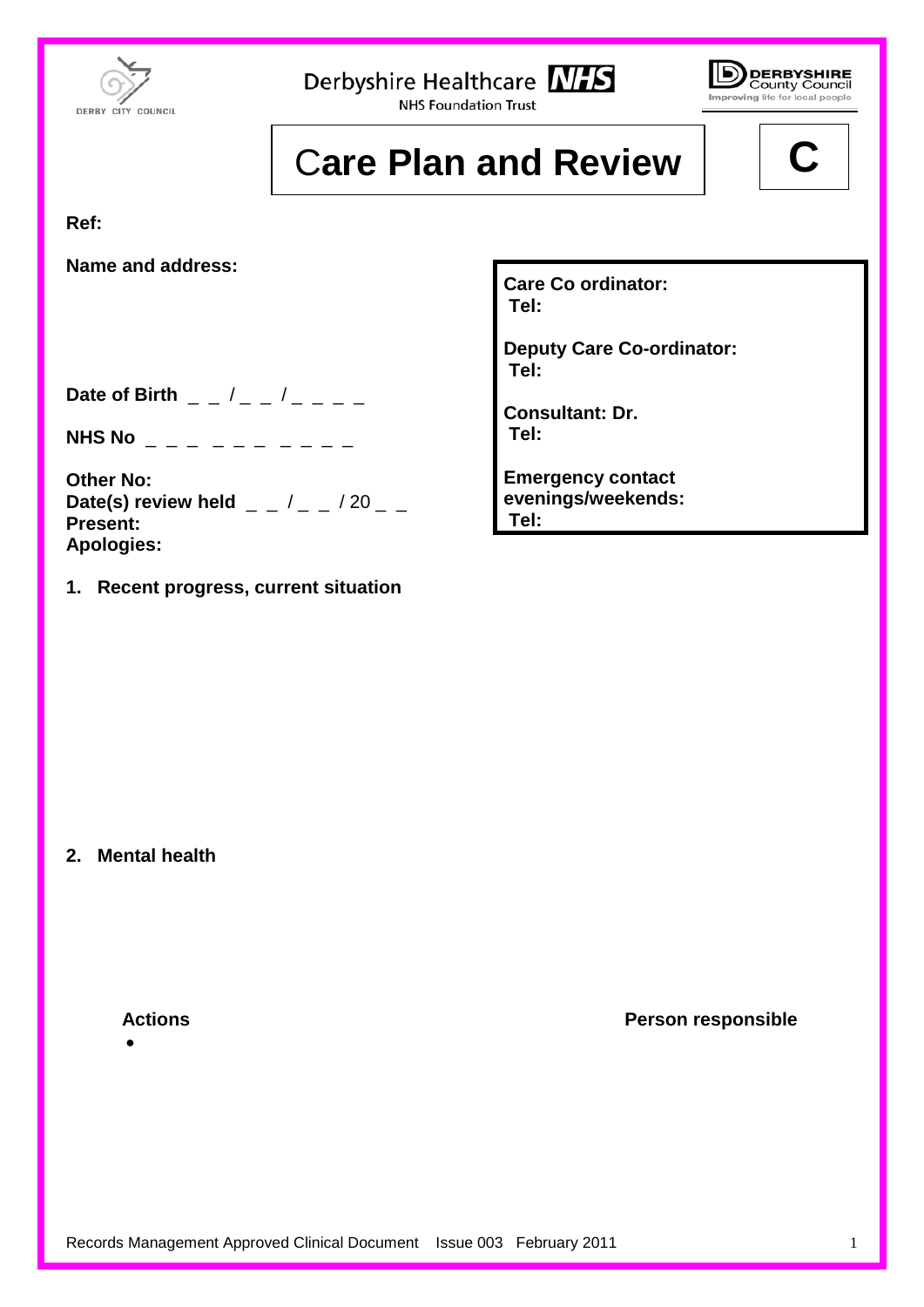**3. Medication** (including information about who prescribes and where from, and any side effects) and the contract of the contract of the contract of the contract of the contract of the contract of t



Records Management Approved Clinical Document Issue 003 February 2011 22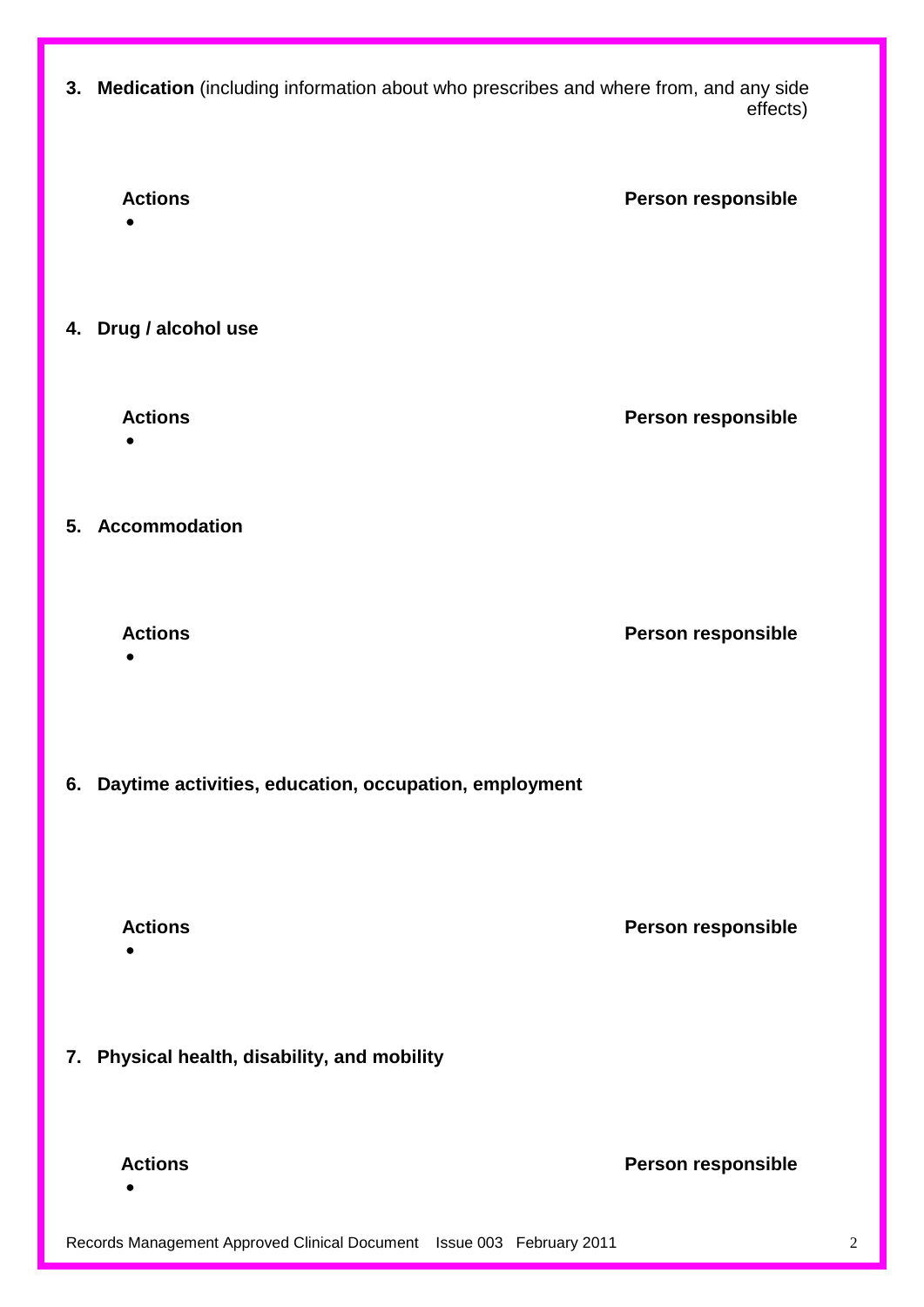| Activities of daily living and personal care<br>8.                                              |                    |  |
|-------------------------------------------------------------------------------------------------|--------------------|--|
| <b>Actions</b><br>$\bullet$                                                                     | Person responsible |  |
| 9. Social, financial, legal, safeguarding needs                                                 |                    |  |
| <b>Actions</b>                                                                                  | Person responsible |  |
| 10. Informal carers and/or caring responsibilities                                              |                    |  |
| <b>Actions</b><br>$\bullet$                                                                     | Person responsible |  |
| 11. Gender, cultural, ethnicity, sexuality, spirituality and other ongoing needs and<br>support |                    |  |
| <b>Actions</b>                                                                                  | Person responsible |  |
|                                                                                                 |                    |  |

Records Management Approved Clinical Document Issue 003 February 2011 3